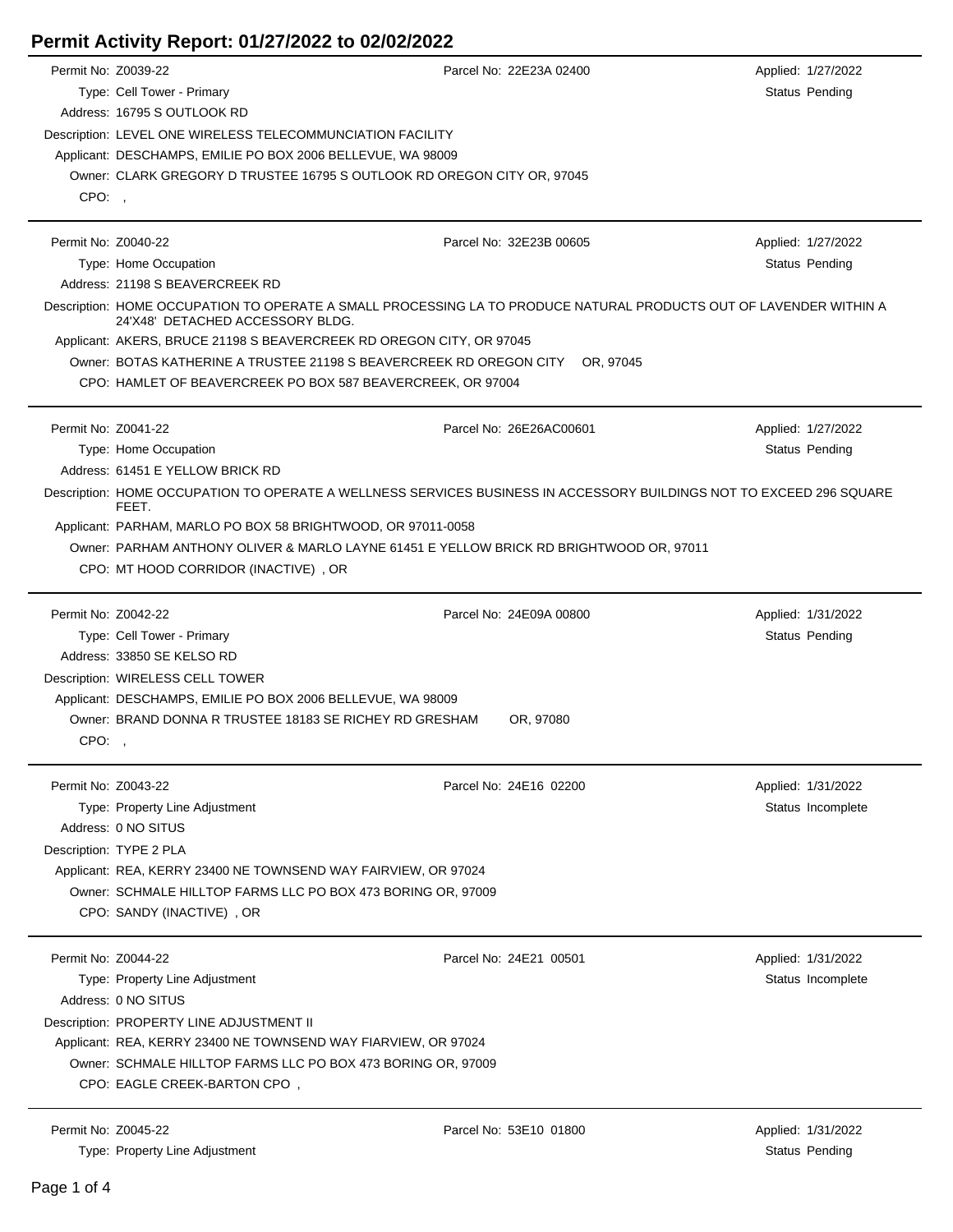|                               | Address: 31587 S GRAYS HILL RD<br>Description: PROPERTY LINE ADJUSTMENT, TYPE II<br>Applicant: LEE, CHELSEA PO BOX 931 SEABECK, WA 98380<br>Owner: KUNSTLER CHELSEA M LEE PO BOX 931 SEABECK<br>CPO: COLTON CPO PO BOX 151 COLTON, OR 97017                                                                   | WA, 98312               |                                      |
|-------------------------------|---------------------------------------------------------------------------------------------------------------------------------------------------------------------------------------------------------------------------------------------------------------------------------------------------------------|-------------------------|--------------------------------------|
| Permit No: Z0046-22           | Type: Home Occupation<br>Address: 11013 SE 240TH PL<br>Description: HOME OCCUPATION<br>Applicant: NEAL, CHRISTOPHER 11013 SE 240TH PL DAMASCUS, OR 97089<br>Owner: NEAL CHRISTOPHER J & ERIKA E 11013 SE 240TH PL DAMASCUS OR, 97089<br>CPO: DAMASCUS CPO 10580 SCHACHT RD DAMASCUS, OR 97089                 | Parcel No: 13E34A 00414 | Applied: 1/31/2022<br>Status Pending |
| Permit No: Z0047-22           | Type: Land Use Permit--Type II, Not Otherwise Listed<br>Address: 14900 S STEVENS RD<br>Description: FARM STAND<br>Applicant: CORDOVA, GABRIELLA 14900 S STEVENS RD OREGON CITY, OR 97045<br>Owner: CASTLEMAN NEAL 12831 S FIGUEROA LOS ANGELES CA, 90061<br>CPO: CARVER-LOGAN CPO (INACTIVE), OR              | Parcel No: 23E17 01700  | Applied: 1/31/2022<br>Status Pending |
| Permit No: Z0048-22<br>CPO: . | Type: Marijuana<br>Address: 27175 S GRIBBLE RD<br>Description: MARIJUANA PRODUCTION<br>Applicant: HAWORTH, TYSON & MICHELLE 27135 S GRIBBLE RD CANBY, OR 97013<br>Owner: HAYES GARY 27135 S GRIBBLE RD CANBY OR, 97013                                                                                        | Parcel No: 41E20AA00100 | Applied: 2/1/2022<br>Status Pending  |
| Permit No: Z0049-22<br>CPO:,  | Type: Cell Tower - Primary<br>Address: 8012 SE OVERLAND ST<br>Description: LEVEL ONE WIRELESS TELECOMMUNICATION FACILITY<br>Applicant: DESCHAMPS, EMILIE PO BOX 2006 BELLEVUE, WA 98009<br>Owner: EMMERT TERRY W 11811 SE HWY 212 CLACKAMAS OR, 97015                                                         | Parcel No: 12E29DA00900 | Applied: 2/1/2022<br>Status Pending  |
| Permit No: Z0050-22           | Type: Ag - Nonfarm Dwelling<br>Address: 0 NO SITUS<br>Description: FOREST DWELLING<br>Applicant: BURKE, SIMON & RACHEL 66405 E BARLOW TRAIL RD RHODODENDRON, OR 97049<br>Owner: BURKE SIMON & RACHEL 66405 E BARLOW TRAIL RD RHODODENDRON OR, 97049<br>CPO: RHODODENDRON CPO PO BOX 33 RHODODENDRON, OR 97049 | Parcel No: 37E 01100    | Applied: 2/1/2022<br>Status Pending  |
|                               | Permit No: Z0051-22                                                                                                                                                                                                                                                                                           | Parcel No: 22E33C 00800 | Applied: 2/1/2022                    |

Description: HOME OCCUPATION

## **Permit Activity Report: 01/27/2022 to 02/02/2022**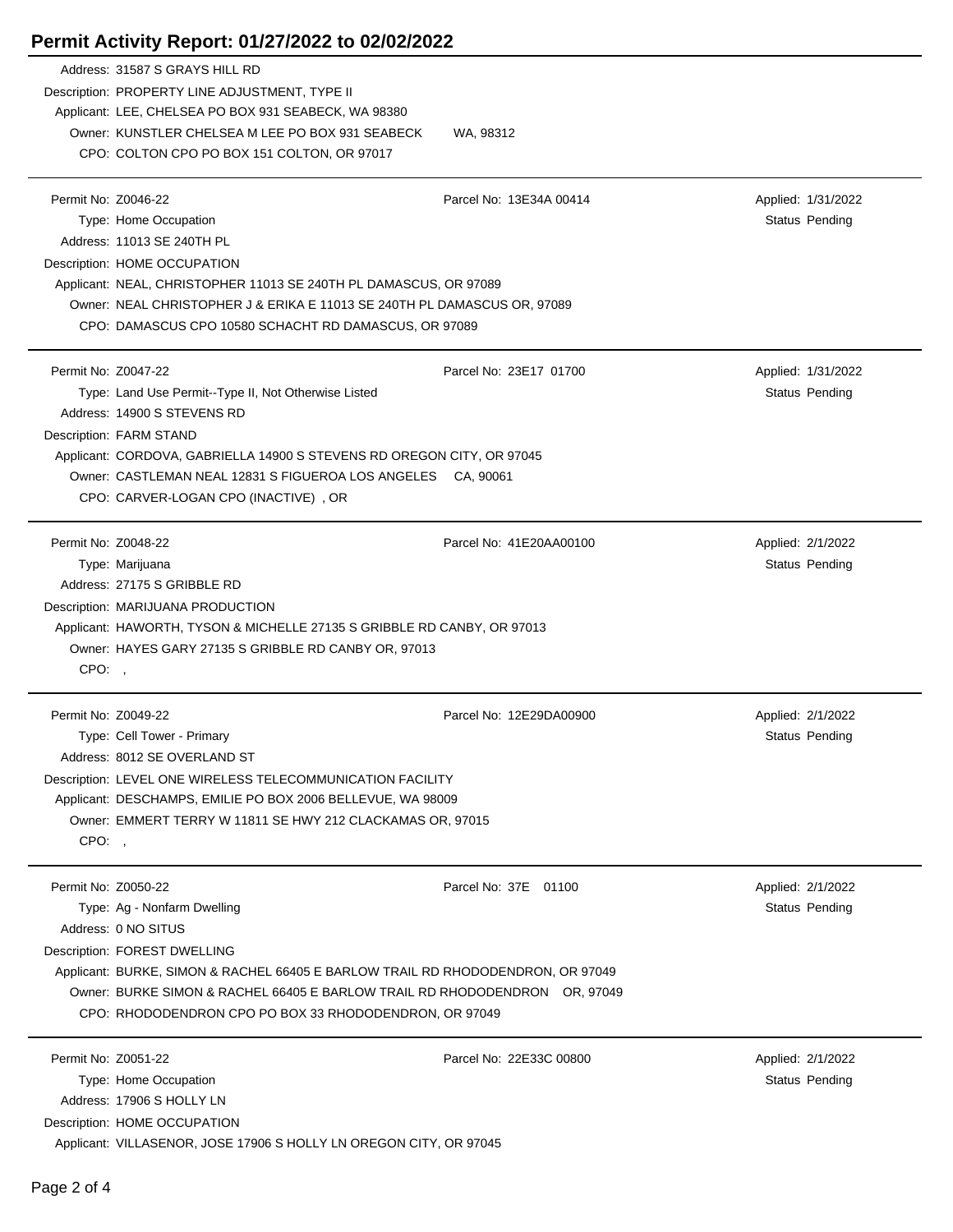## **Permit Activity Report: 01/27/2022 to 02/02/2022**

Owner: VILLASENOR JOSE LUIS & DELIA M 17906 S HOLLY LN OREGON CITY OR, 97045 CPO: HOLCOMB-OUTLOOK CPO 16101 S HILLTOP ROAD OREGON CITY, OR 97045

|                     | Permit No: Z0052-22                                                           | Parcel No: 24E28 02800  | Applied: 2/1/2022     |  |  |
|---------------------|-------------------------------------------------------------------------------|-------------------------|-----------------------|--|--|
|                     | Type: Property Line Adjustment                                                |                         | <b>Status Pending</b> |  |  |
|                     | Address: 22500 SE HOWLETT RD                                                  |                         |                       |  |  |
|                     | Description: PROPERTY LINE ADJUSTMENT                                         |                         |                       |  |  |
|                     | Applicant: MALYAKIN, LIYA 22608 NW 36TH AVE RIDGEFIELD, WA 98642              |                         |                       |  |  |
|                     | Owner: SABLE ROCK LLC 22608 NW 36TH AVE RIDGEFIELD                            | WA, 98642               |                       |  |  |
|                     | CPO: EAGLE CREEK-BARTON CPO,                                                  |                         |                       |  |  |
|                     |                                                                               |                         |                       |  |  |
| Permit No: Z0053-22 |                                                                               | Parcel No: 31W10C 00104 | Applied: 2/2/2022     |  |  |
|                     | Type: Property Line Adjustment                                                |                         | <b>Status Pending</b> |  |  |
|                     | Address: 27143 SW BLUE MEADOW LN                                              |                         |                       |  |  |
|                     | Description: PROPERTY LINE ADJUSTMENT                                         |                         |                       |  |  |
|                     | Applicant: BARNES, BRENNA 4600 SW JOSHUA ST TUALATIN, OR 97062                |                         |                       |  |  |
|                     | Owner: BARNES RYAN & BRENNA 27143 SW BLUE MEADOW LN SHERWOOD                  | OR, 97140               |                       |  |  |
| CPO:,               |                                                                               |                         |                       |  |  |
|                     |                                                                               |                         |                       |  |  |
|                     | Permit No: ZPAC0018-22                                                        | Parcel No: 42E16C 00300 | Applied: 1/27/2022    |  |  |
|                     | Type: Partition                                                               |                         | Status Pending        |  |  |
|                     | Address: 26685 S RANCH HILLS RD                                               |                         |                       |  |  |
|                     | Description: PRE APPLICATION FOR PARTITION                                    |                         |                       |  |  |
|                     | Applicant: ENGLE, KAREN 26685 S RANCH HILLS RD MULINO, OR 97042               |                         |                       |  |  |
|                     | Owner: ENGLE FARMS LLC PO BOX 1067 MULINO OR, 97042                           |                         |                       |  |  |
| CPO:,               |                                                                               |                         |                       |  |  |
|                     |                                                                               |                         |                       |  |  |
|                     | Permit No: ZPAC0019-22                                                        | Parcel No: 32E21D 00201 |                       |  |  |
|                     |                                                                               |                         |                       |  |  |
|                     |                                                                               |                         | Applied: 1/27/2022    |  |  |
|                     | Type: Conditional Use                                                         |                         | Status Pending        |  |  |
|                     | Address: 14877 S LELAND RD                                                    |                         |                       |  |  |
|                     | Description: PRE APPLICATION FOR CONDITIONAL USE                              |                         |                       |  |  |
|                     | Applicant: MUTCHLER, MIKE 14855 S LELAND RD BEAVERCREEK, OR 97004             |                         |                       |  |  |
|                     | Owner: GRAND VIEW BAPTIST CH OREGON CITY OR PO BOX 1956 OREGON CITY OR, 97045 |                         |                       |  |  |
| CPO:,               |                                                                               |                         |                       |  |  |
|                     | Permit No: ZPAC0020-22                                                        | Parcel No: 12E28DC02801 | Applied: 1/31/2022    |  |  |
|                     |                                                                               |                         |                       |  |  |
|                     | Type: Partition<br>Address: 10300 SE 92ND AVE                                 |                         | Status Pending        |  |  |
|                     |                                                                               |                         |                       |  |  |
|                     | Description: PRE APPLICATION FOR PARTITION                                    |                         |                       |  |  |
|                     | Applicant: JOHN PO BOX 80483 PORTLAND, OR 97280                               |                         |                       |  |  |
|                     | Owner: TKM LAND LLC PO BOX 14607 PORTLAND OR, 97293                           |                         |                       |  |  |
| CPO: ,              |                                                                               |                         |                       |  |  |
|                     | Permit No: ZPAC0021-22                                                        | Parcel No: 13E25D 01800 |                       |  |  |
|                     |                                                                               |                         | Applied: 1/31/2022    |  |  |
|                     | Type: Partition                                                               |                         | <b>Status Pending</b> |  |  |
|                     | Address: 10307 SE 282ND AVE                                                   |                         |                       |  |  |
|                     | Description: PRE APPLICATION FOR PARTITION                                    |                         |                       |  |  |
|                     | Applicant: BOTTEMILLER, JOCOSA 43 NW AVA AVE GRESHAM, OR 97030                |                         |                       |  |  |
| CPO:,               | Owner: GRIFFIN JENNIFER PIERCE 10307 SE 282ND AVE BORING OR, 97009            |                         |                       |  |  |